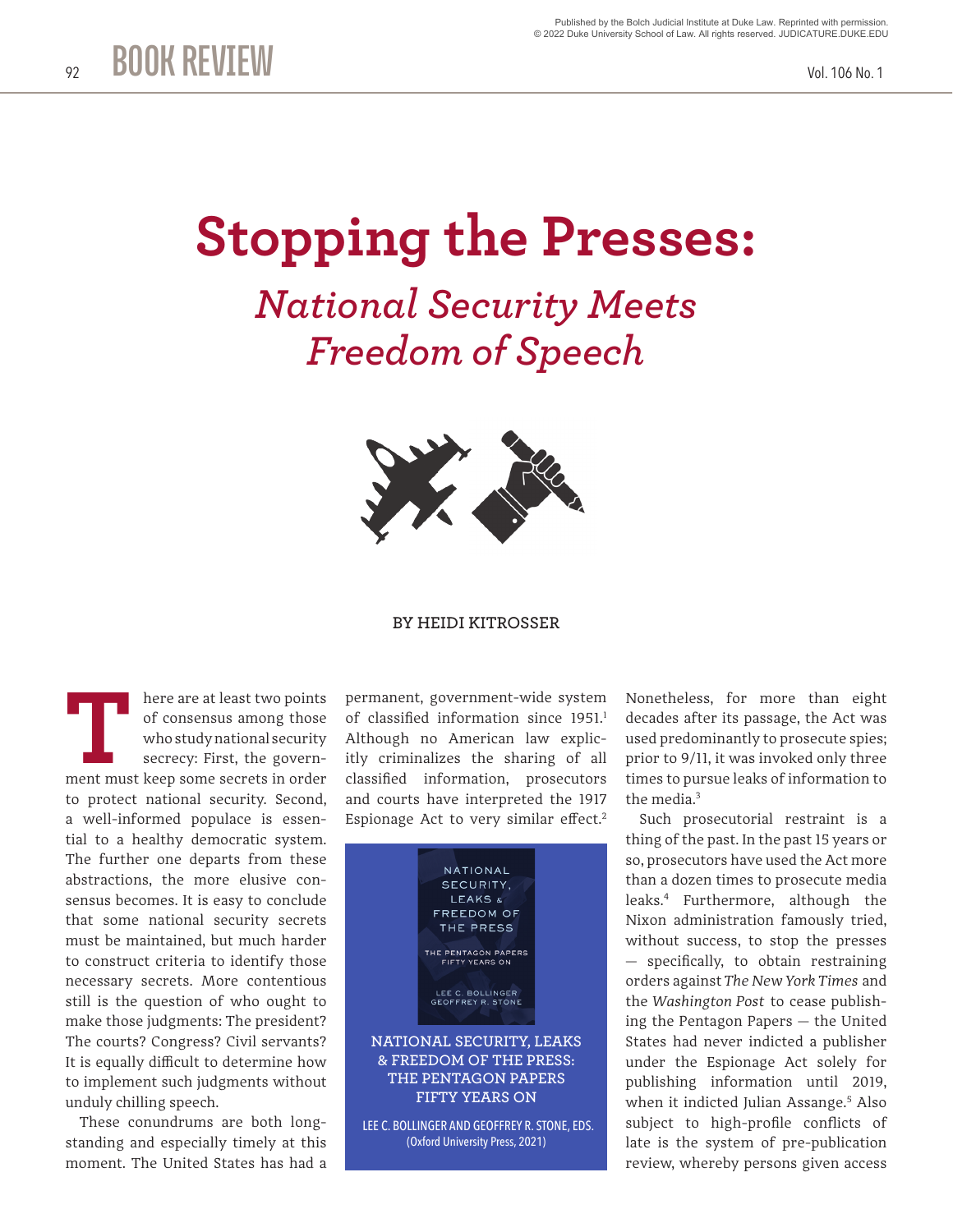to classified information must agree to submit future writings for government review before publication. The best-known recent fracas involved the Trump administration's unsuccessful effort to stop the publication of former National Security Advisor John Bolton's book, *The Room Where It Happened*. 6

Amid these events, First Amendment experts Lee Bollinger and Geoffrey Stone's co-edited new book is especially welcome. The book — *National Security, Leaks & Freedom of the Press: The Pentagon Papers Fifty Years On* — is a rich and diverse collection of essays by authors from the worlds of national security, journalism, and academia. The book is anchored by two introductory essays and two concluding essays. Between those anchors are 16 essays: five from "the national security perspective," five from "the journalist perspective," and six from "the academic perspective."

The book works extraordinarily well on at least two levels. First, it offers thick, layered background on the major issues involving national security leaks and press freedoms. Readers learn of key legal cases and norms as well as new and evolving developments, including the impact of technological changes. This is especially true of the "Opening Statement" by Bollinger and Stone (pp. xv–xviii) and a more detailed introductory essay that follows it by a group of six attorneys — including former Solicitor General Seth Waxman — from the law firm of WilmerHale (pp. 1–21). These initial essays enable expert readers to brush up on the issues and fill gaps in their knowledge base while also providing a rich and accessible crash course to nonexperts. In their Opening Statement, for example, Bollinger and Stone introduce readers to *New York Times v. United States*, 7 the famous 1971 "Pentagon Papers case." They explain

**[The Pentagon Papers] case's symbolic associations with press freedoms and the dangers of government secrecy have been deeply influential, contributing to a longstanding norm against prosecuting the press for publishing classified information.**

that there is both less and more to the case than is often remembered. The case's holding, which rejects a prior restraint on speech under the particular facts at issue, is much narrower than the mythology surrounding the case might suggest (p. xvi). On the other hand, the case's symbolic associations with press freedoms and the dangers of government secrecy have been deeply influential, contributing to a longstanding norm against prosecuting the press for publishing classified information (pp. xvi–xvii).

In the WilmerHale attorneys' essay that follows — titled "The Pentagon Papers Framework, Fifty Years Later" — the authors elaborate on the mixture of law and norms that constitute the "Pentagon Papers framework," (pp. 1–2) and on developments in U.S. law since the Pentagon Papers case (pp. 2–14). Among other things, they summarize the state of the law regarding pre-

publication review, criminal exposure for persons who leak classified information to the press, and the government's obligation (or lack thereof) to provide public access to information (pp. 4–8, 10–14). The authors also review some of the major changes — including those in technology and in the structure of the news media that threaten to unsettle the Pentagon Papers framework (pp. 18–22).

ded my head in agreement with some  $\blacktriangleright$ Beyond its nuanced discussions of the legal and socio-political infrastructure, the book offers powerful analyses and illuminating firsthand accounts from journalists, former government officials with national security expertise, and academics. As one who has spent years obsessing about these issues and who has some strong views about them,<sup>8</sup> I found the depth of experience and range of perspectives represented very satisfying. I nod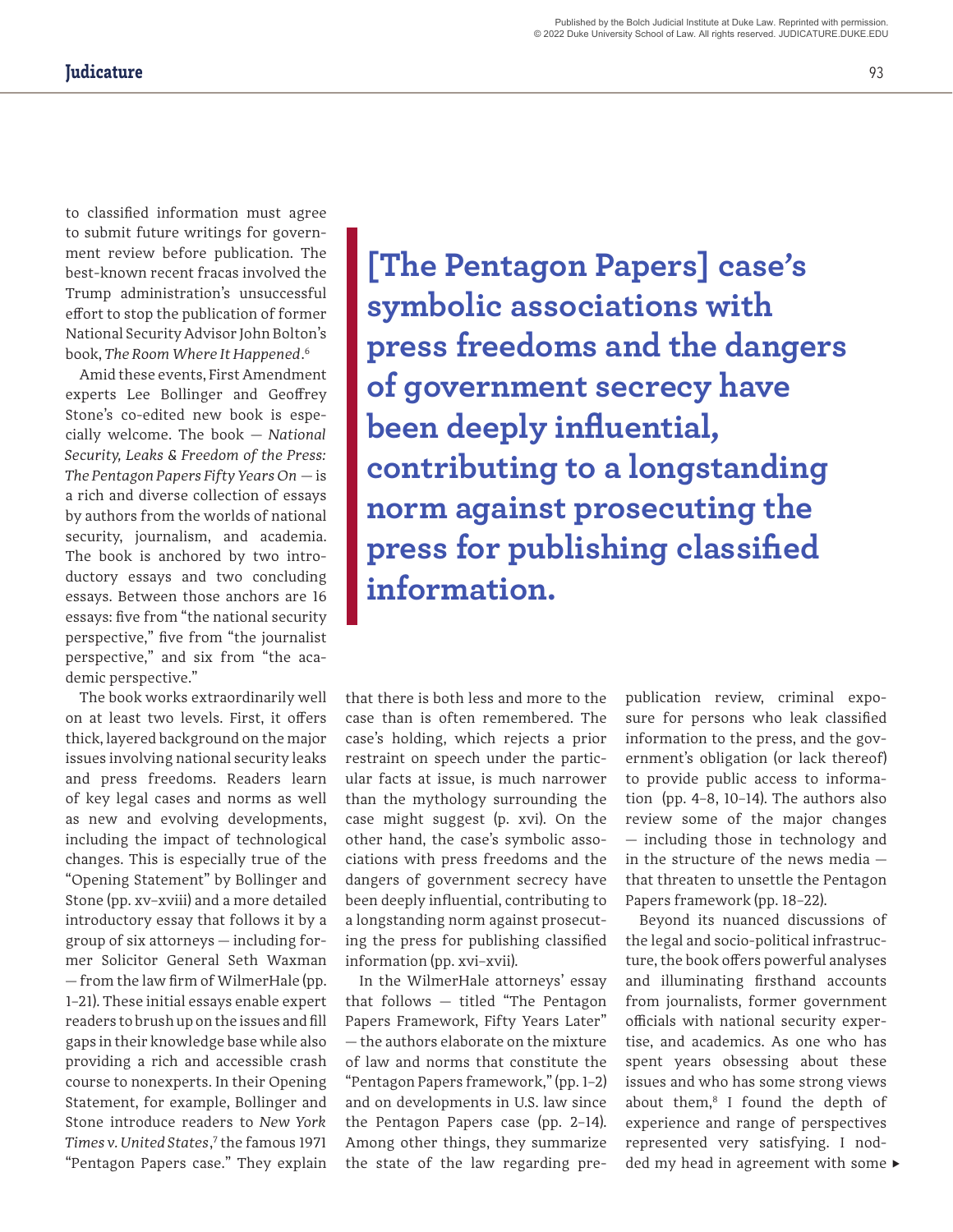essays and shook it in disagreement with others, but in each case I gained a deeper understanding of the issue and an appreciation for the author's view.

**BOOK REVIEW**

Perhaps most importantly, the book as a whole — though it features many essays that are excellent in their own rights — is greater than the sum of its parts. Many of the authors effectively are in conversation with one another. I do not mean this literally; each essay is freestanding and the book does not feature direct exchanges between the various writers. However, the variety of perspectives represented generates a similar effect.

For example, a number of the essays reference Edward Snowden's leaks, and it is fascinating to read the contrasting takes on the leaks' value and the degree to which they harmed national security. In a co-written essay, former national security officials Keith Alexander and Jamil N. Jaffer acknowledge that Snowden's initial disclosures "focused on a major classified government program whose sheer scale and scope gave rise to significant privacy and civil liberties concerns" (p. 42). Yet the "vast majority" of his subsequent disclosures, they argue, "had little to no impact whatsoever on the privacy and civil liberties of Americans" (p. 42) and had a "catastrophic" effect on national security (pp. 43–44). Former Acting and Deputy Director of the CIA Michael Morrell makes similar points (pp. 62, 65–66). Former national security official Lisa Monaco also deems Snowden's leaks damaging to national security (p. 74), but emphasizes that they generated an "important," "democracy-enhancing," and "overdue" debate; the debate involved not only particular programs but also failings in congressional intelligence oversight and other post-Watergate checks and balances (pp. 80–90). Journalist Ellen Nakashima

**The** *Times* **reporters and the officials reached agreement on omitting some details from the story, but a more fundamental difference remained. "[A]t the end of the meeting," Sanger reports, the officials "asked what always becomes the key question in national security reporting: Why write the story at all?"**

— who was on the *Washington Post* team that worked with the Snowden documents — also stresses the materials' contributions to informed public debate (pp. 111–14, 116, 121). Although she acknowledges the sensitivity of many of the documents, she emphasizes the care that journalistic organizations like the *Post* took in determining what to publish (pp. 106, 109–12, 117) and pushes back against some of the government's national security arguments (pp. 112–14, 119–20).

Several of the essays — particularly those of Morell, Nakashima, and journalist David Sanger of *The New York Times* — offer firsthand accounts of the process whereby members of the press consult with national security officials before publishing sensitive information (pp. 70–71; 105– 23; 170–85). Such consultations are an important piece of the Pentagon Papers framework, and these on-theground accounts bring the exchanges

to life. The accounts also shed light on journalists' and national security officials' respective institutional values, and their corresponding assessments of particular leaks.

For example, Sanger discusses a meeting with White House officials regarding a planned *Times* story concerning cyberwarfare between the United States and North Korea (pp. 170, 172–73). The *Times* reporters and the officials reached agreement on omitting some details from the story, but a more fundamental difference remained. "[A]t the end of the meeting," Sanger reports, the officials "asked what always becomes the key question in national security reporting: Why write the story at all? . . . Isn't it enough to simply say the United States is protecting citizens from foreign threats and avoid discussing how?" (p. 173). The *Times*, unsurprisingly, disagreed. To it, says Sanger, "the import of the story was clear" — as the